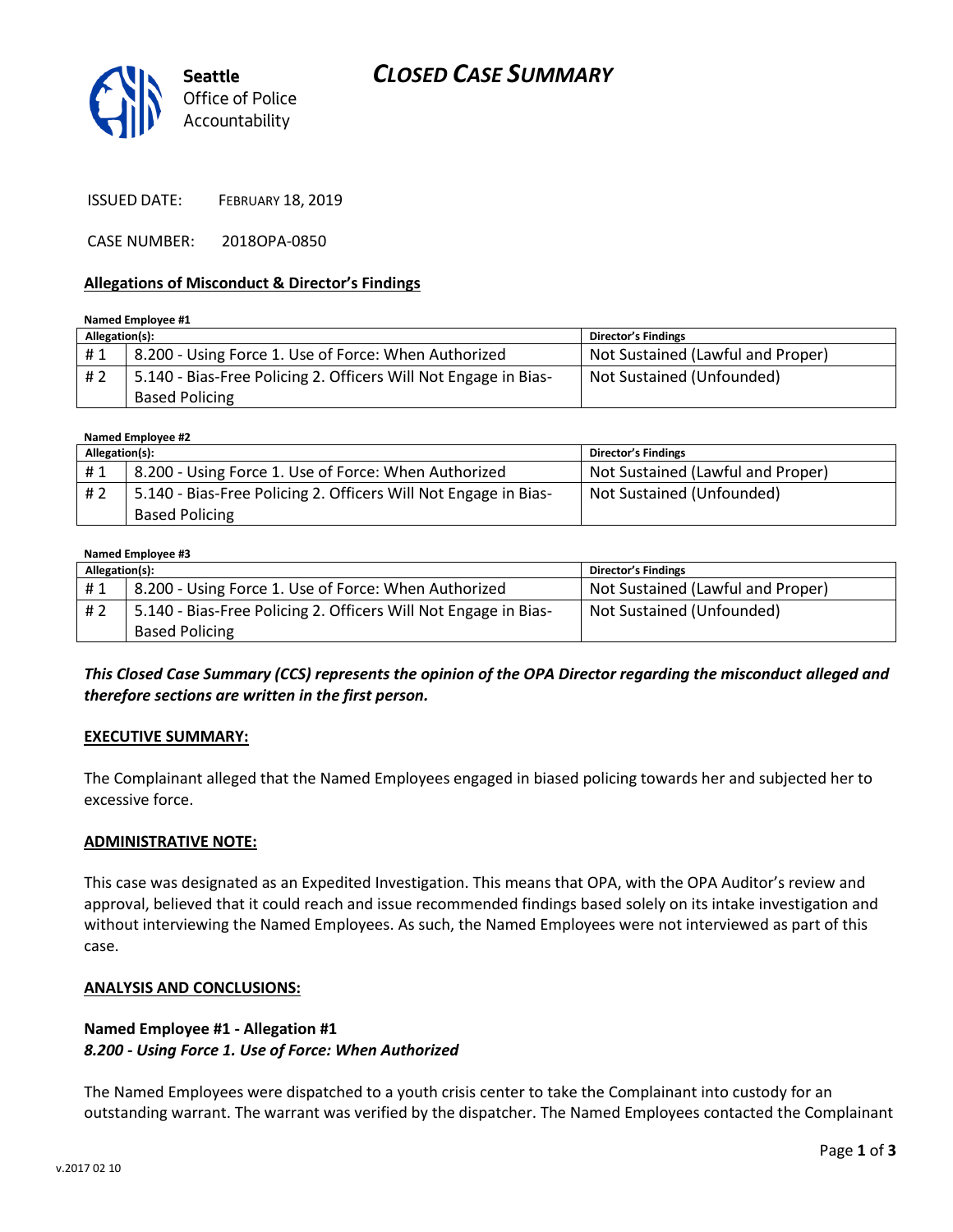

**Seattle** *Office of Police Accountability*

OPA CASE NUMBER: 2018OPA-0850

at the center and informed her of the warrant. She became uncooperative virtually immediately, and threw herself onto the floor. The Complainant was handcuffed, but she refused to walk. She was escorted by the Named Employees to a patrol vehicle. At that time, she kicked at the officers. In order to prevent further assaultive behavior, the Named Employees lowered the Complainant onto the ground and secured her there. She then began to attempt to bite the officers and spat at them. As a result of this conduct, a spit sock was placed over her head.

A supervisor screened the Complainant's arrest. During the screening conversation, the Complainant stated that she was assaulted when her face was held to the ground by officers. She contended that this constituted excessive force. She also alleged that law enforcement action was taken against her because she was African-American. The Complainant's allegations were referred to OPA and this investigation ensued.

SPD Policy 8.200(1) requires that force used by officers be reasonable, necessary, and proportional. Whether force is reasonable depends "on the totality of the circumstances" known to the officers at the time of the force and must be balanced against "the rights of the subject, in light of the circumstances surrounding the event." (SPD Policy 8.200(1).) The policy lists a number of factors that should be weighed when evaluating reasonableness. (*See id*.) Force is necessary where "no reasonably effective alternative appears to exist, and only then to the degree which is reasonable to effect a lawful purpose." (*Id.*) Lastly, the force used must be proportional to the threat posed to the officer. (*Id*.)

Based on OPA's review of the record, including the Department video of this incident, the Named Employees had probable cause to arrest the Complainant for an outstanding warrant. With the legal authority to arrest came the right to use force, if needed, to take the Complainant into custody. When the Complainant was initially informed that she was under arrest, she dropped to the ground and refused to comply with the officers. As such, they were permitted to use force, which was de minimis in nature, to stand her up and to escort her to the patrol vehicle. Moreover, when she attempted to assault the officers, including biting, kicking, and spitting at them, they were entitled to use additional force to prevent her from further doing so. The force they used against her was reasonable, necessary, and proportional, and, thus, consistent with policy.

For the above reasons, I recommend that this allegation be Not Sustained – Lawful and Proper as against all of the Named Employees.

## Recommended Finding: **Not Sustained (Lawful and Proper)**

## **Named Employee #1 - Allegation #2** *5.140 - Bias-Free Policing 2. Officers Will Not Engage in Bias-Based Policing*

SPD policy prohibits biased policing, which it defines as "the different treatment of any person by officers motivated by any characteristic of protected classes under state, federal, and local laws as well as other discernible personal characteristics of an individual." (SPD Policy 5.140.) This includes different treatment based on race. (*See id*.) The policy provides guidance as to when an allegation of biased policing occurs, explaining that: "an allegation of biasbased policing occurs whenever, from the perspective of a reasonable officer, a subject complains that he or she has received different treatment from an officer because of any discernable personal characteristic…" (*Id*.)